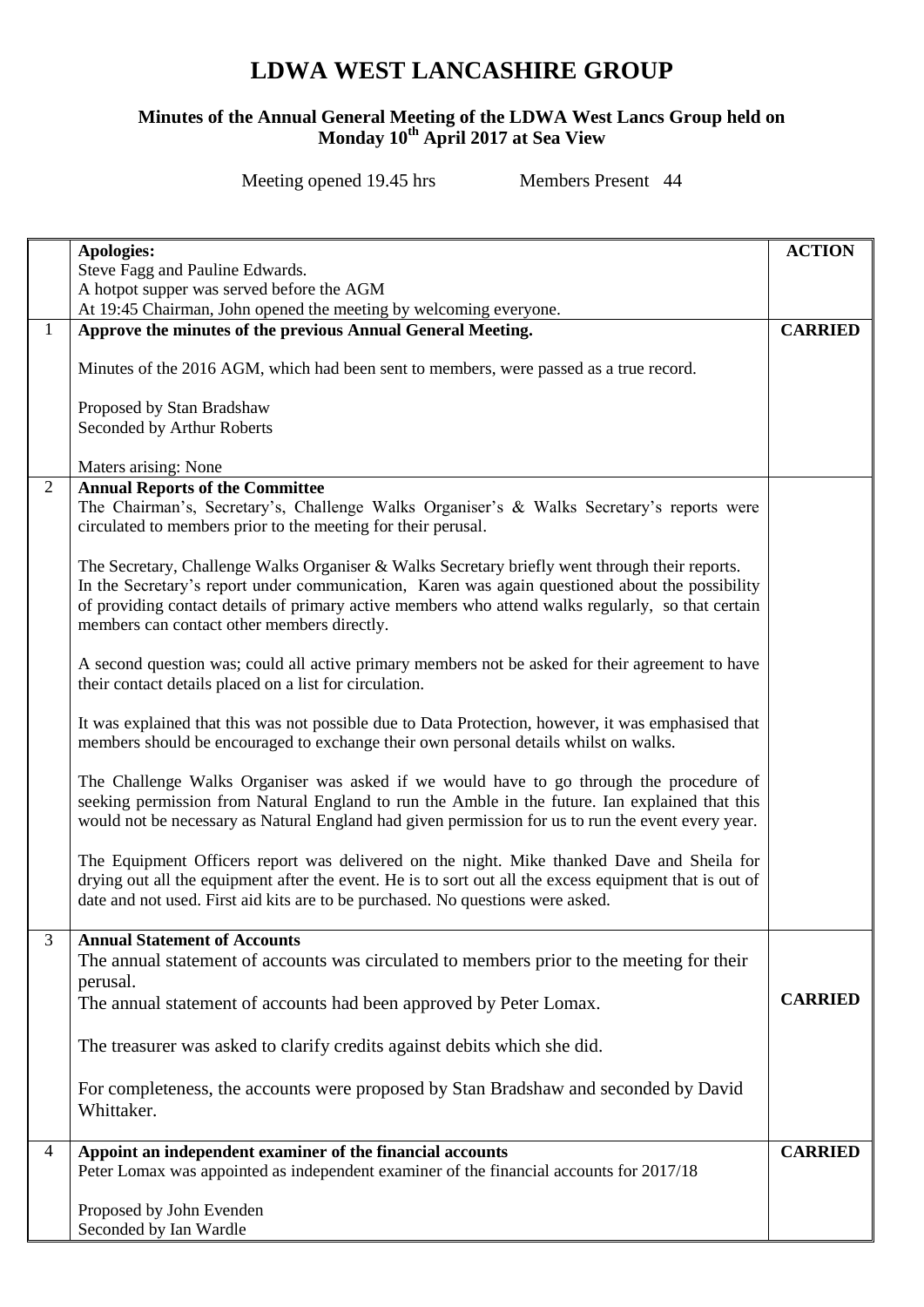| 5 | Discuss and consider any properly submitted motion                                                                                                                                                                                                                                                                                                                                                                                                                                                                                                                                                                                                                                                                                  |  |  |  |  |
|---|-------------------------------------------------------------------------------------------------------------------------------------------------------------------------------------------------------------------------------------------------------------------------------------------------------------------------------------------------------------------------------------------------------------------------------------------------------------------------------------------------------------------------------------------------------------------------------------------------------------------------------------------------------------------------------------------------------------------------------------|--|--|--|--|
|   | There was one properly submitted motion;                                                                                                                                                                                                                                                                                                                                                                                                                                                                                                                                                                                                                                                                                            |  |  |  |  |
|   | I propose that West Lancashire LDWA authorise purchase of a club 'laptop'. This laptop is<br>proposed to be held by the Secretary of the club and be used for club business. In addition<br>the laptop will be a means for consolidation of all club archived data that would be useful<br>for future use in pursuance of club business and publicity. It is suggested that a budget of<br>up to $\text{\pounds}1000$ be sufficient as the device should have a use for a minimum of 5 years. In<br>addition to the laptop and within the budget, card storage should be purchased for use in<br>backing up archived data. Finally the laptop should be the default device for any member<br>presentation's via the club projector. |  |  |  |  |
|   | Proposed by John Evenden<br>Seconded by Jeff Parr                                                                                                                                                                                                                                                                                                                                                                                                                                                                                                                                                                                                                                                                                   |  |  |  |  |
|   | Following a discussion it was apparent that whilst members were in agreement that a laptop be<br>purchased it was felt that the budget costing of £1,000 seemed rather high.                                                                                                                                                                                                                                                                                                                                                                                                                                                                                                                                                        |  |  |  |  |
|   | It was voted unanimously that West Lancashire LDWA should purchase a club 'laptop'.                                                                                                                                                                                                                                                                                                                                                                                                                                                                                                                                                                                                                                                 |  |  |  |  |
|   | It was voted unanimously that the costing should be investigated more thoroughly and options be<br>brought to a group meeting.                                                                                                                                                                                                                                                                                                                                                                                                                                                                                                                                                                                                      |  |  |  |  |
|   | <b>Motions Agreed by the Committee 2016-17</b><br>All 48 decisions made by the Committee had been circulated to members.                                                                                                                                                                                                                                                                                                                                                                                                                                                                                                                                                                                                            |  |  |  |  |
|   | <b>Motions submitted by Stan Bradshaw</b>                                                                                                                                                                                                                                                                                                                                                                                                                                                                                                                                                                                                                                                                                           |  |  |  |  |
|   | At all times dogs on walks should be kept on a short lead.<br>$\bullet$<br>The Pudding Plod should be held again this year and be subsidised by the group, with each<br>member attending paying a nominal £10 towards the cost of the meal.<br>The cost of coach hire used by the group on multi stage walks be paid for out of group<br>$\bullet$<br>funds.<br>The group should continue to have Mountain Rescue and Air Ambulance as our nominated<br>charities.<br>The entry fee for members should be reduced to £8 and the entry fee for non-members be                                                                                                                                                                        |  |  |  |  |
|   | increased to £10.                                                                                                                                                                                                                                                                                                                                                                                                                                                                                                                                                                                                                                                                                                                   |  |  |  |  |
|   | John thanked Stan for his motions and went on to explain that these had all been agreed by the<br>Committee, so they did not need to be approved again.                                                                                                                                                                                                                                                                                                                                                                                                                                                                                                                                                                             |  |  |  |  |
|   | This brought about further discussion in how decisions are being made by the Committee so that<br>they are representative of the group as a whole.                                                                                                                                                                                                                                                                                                                                                                                                                                                                                                                                                                                  |  |  |  |  |
|   | It was decided that to promote transparency Committee meeting dates and the agenda would be<br>circulated to members prior to the meeting. This would provide members the opportunity to put<br>forward any questions or views prior to the committee meeting so that they would be considered.                                                                                                                                                                                                                                                                                                                                                                                                                                     |  |  |  |  |
| 6 | <b>Election of committee</b>                                                                                                                                                                                                                                                                                                                                                                                                                                                                                                                                                                                                                                                                                                        |  |  |  |  |
|   | There were no nominees for the committee so existing<br>committee members agreed to stand again.                                                                                                                                                                                                                                                                                                                                                                                                                                                                                                                                                                                                                                    |  |  |  |  |
|   | Chair<br>John Evenden<br>Karen Wardle<br>Secretary<br>Treasurer<br>Jaqui Peaks<br><b>Equipment Officer</b><br>Mike Motley<br>Challenge Walks Organiser<br>Ian Wardle<br><b>Walks Secretary</b><br>Dave Whittaker                                                                                                                                                                                                                                                                                                                                                                                                                                                                                                                    |  |  |  |  |